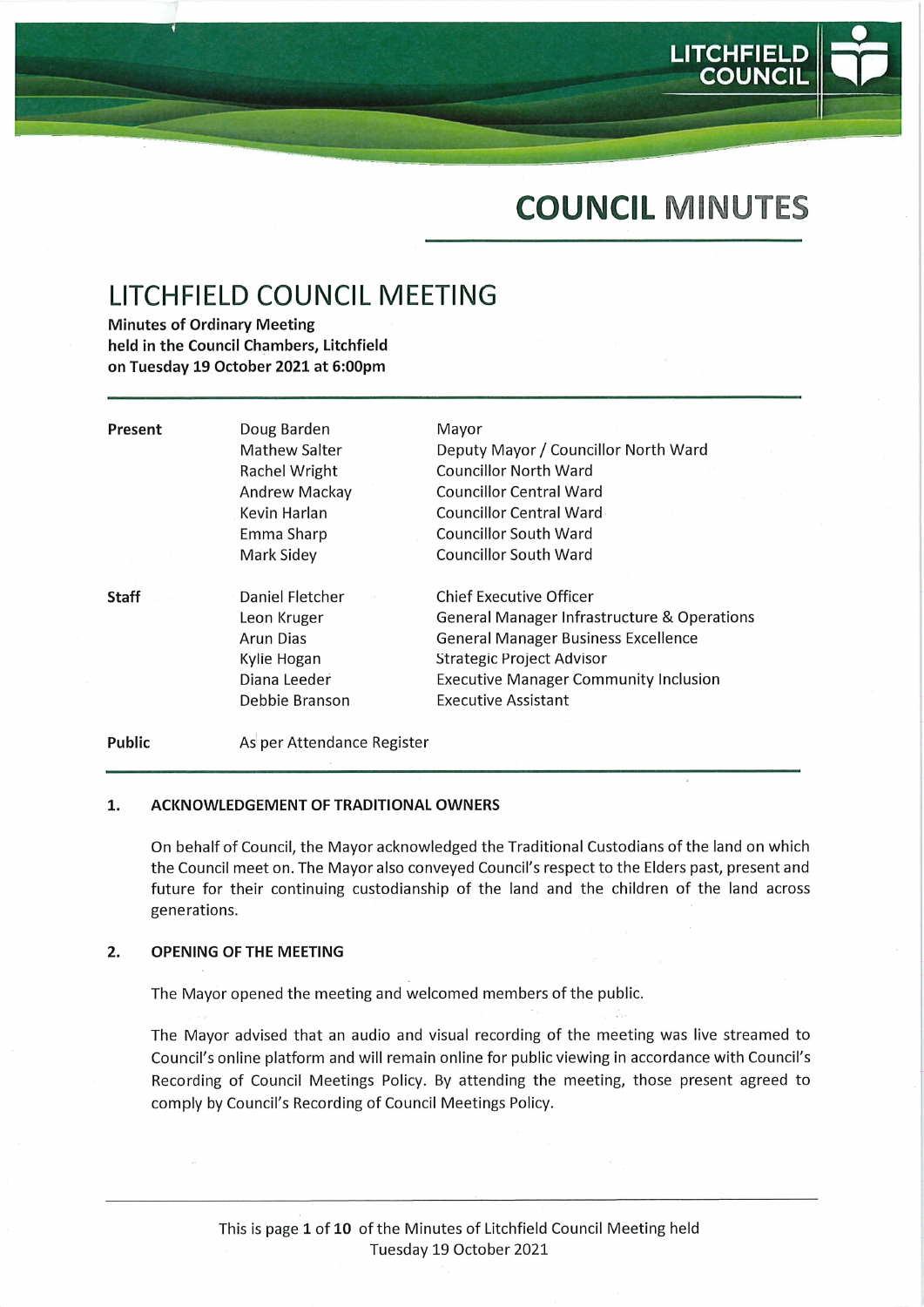# 3. ELECTRONIC ATTENDANCE / APOLOGIES AND LEAVE OF ABSENCE

# 3.1 Electronic Attendance

Nil.

# 3.2 Apologies

Nil.

# 3.3 Leave of Absence Previously Granted

Nil.

# 3.4 Leave of Absence Request

Nil.

# 4. DISCLOSURE OF INTEREST

The MayoradvisedthatanymemberofCouncilwhomay have a conflict of interest, or a possible conflict of interest regarding any item of business to be discussed at a Council meeting or a Committee meeting should declare the conflict of interest to enable Council to manage the conflict in accordance with its obligations under the Local Government Act and its policies regarding the same.

# 4.1 Elected Members

No disclosures of interest were declared.

# 4.2 Staff

No disclosures of interest were declared.

# 5. CONFIRMATION OF MINUTES

# 5.1 Confirmation of Minutes

Moved: Deputy Mayor Salter Seconded: CrWright

THAT Council confirm the following:

- 1. Special Council Meeting held 15 September 2021, 7 pages;
- 2. Ordinary Council Meeting minutes held 29 September, 8 pages; and
- 3. Ordinary Council Meeting Confidential minutes held 29 September, 1 page.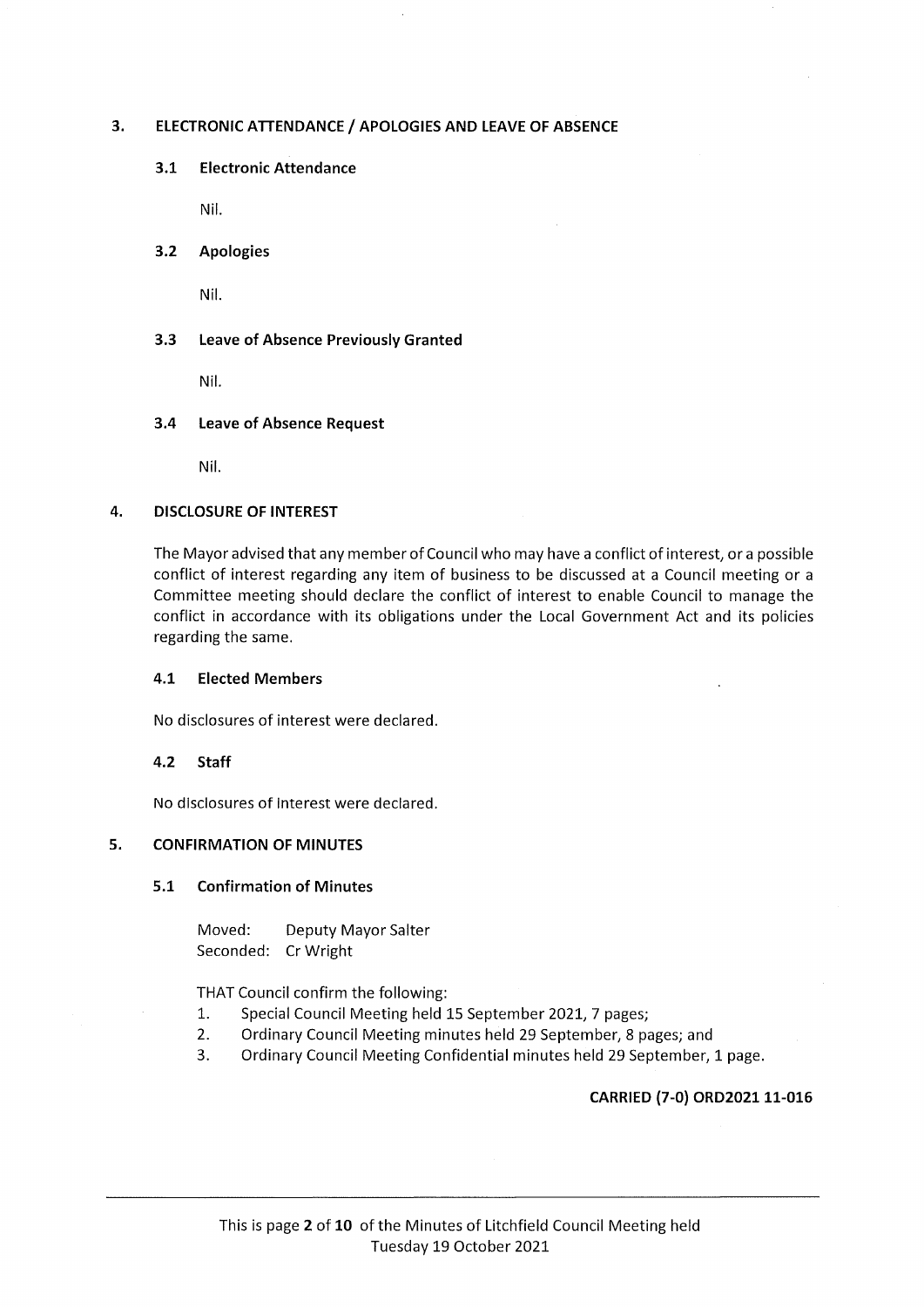#### 5.2 Council Action Sheet / Business Arising from Previous Meetings

Moved: Deputy Mayor Salter Seconded: CrWright

THAT Council receive and note the Action List.

### CARRIED (7-0) ORD2021 11-017

# 6. PETITIONS

Nil.

#### 7. DEPUTATIONS AND PRESENTATIONS

Nil.

#### 8. PUBLIC QUESTIONS

Nil.

#### 9. ACCEPTING OR DECLINING LATE ITEMS

# 9.01 Late Report - Item 14.02.05 Nomination for Appointment to the Berry Springs Water Advisory Committee

Moved: CrHarlan Seconded: CrSharp

 $\bar{t}$ 

THAT the late report item 14.02.05 Nomination for Appointment to the Berry Springs Water Advisory Committee, be accepted and included under Officer's reports 14.02 Council Leadership and Community Service for consideration.

#### CARRIED (7-0) ORD2021 11-018

# 9.02 Late Report - Item 14.03.04 Suitability of Local Roads and Community Infrastructure Funding New Multipurpose Community Building

Moved: CrWright Seconded: Cr Harlan

THAT the late report item 14.03.04 Suitability of Local Roads and Community Infrastructure Funding New Multipurpose Community Building:

- 1. be accepted; and
- 2. the Order of Business be amended so that this late report be considered by immediately prior to moving to the next agenda item.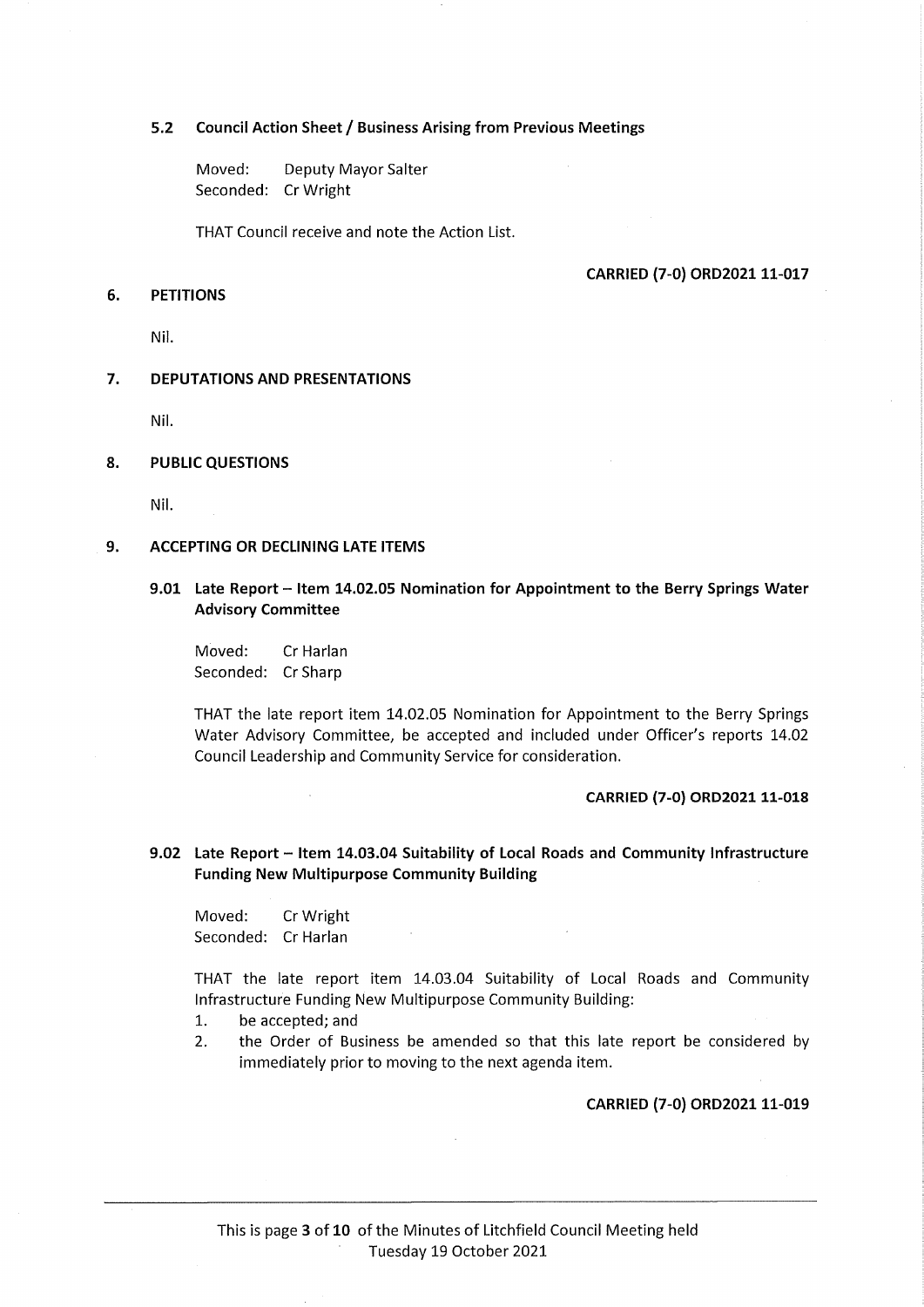Mark Hogan, Planning & Development Program Leader attended and presented to the meeting at 6:llpm

# 14.03.04 Suitability of Local Roads and Community Infrastructure Funding New Multipurpose Community Building

Moved: Cr Mackay Seconded: Cr Sidey

THAT Council note the report titled Suitability of Local Roads and Community Infrastructure Funding New Multipurpose Community Building.

### CARRIED (7-0) ORD2021 11-020

Mark Hogan, Planning & Development Program Leader left the meeting at 6:28pm

# 10. NOTICES OF MOTION

#### 10.1 Rescission - Selection of Projects for Phase 2 of LRCI and 2020/21 LGPIF

Moved: CrSidey Seconded: Deputy Mayor Salter

THAT Motion 2021/136 - 15.3.2 Selection of projects for phase 2 of LRCI and 2020/21 LGPIF funding be rescinded and

- 1. That all work associated with the "New community room at Council's main building" cease at the completion of the architectural / engineering drawings phase; and
- 2. that the project not proceed to tender.

A Division was called Those voting in the affirmative of the motion: Mayor Barden, Deputy Mayor Salter and Cr Sidey Those voting in the negative of the motion: Cr Wright, Cr Sharp, Cr Harlan and Cr Mackay MOTION LOST (3-4)

# 10.2 Selection of Projects for Phase 2 of LRCIand 2020/21 LGPIF

Cr Sidey withdrew the Notice of Motion.

#### 11. MAYORS REPORT

Moved: Mayor Barden Seconded: Cr Sidey

THAT Council receive and note the Mayor's monthly report.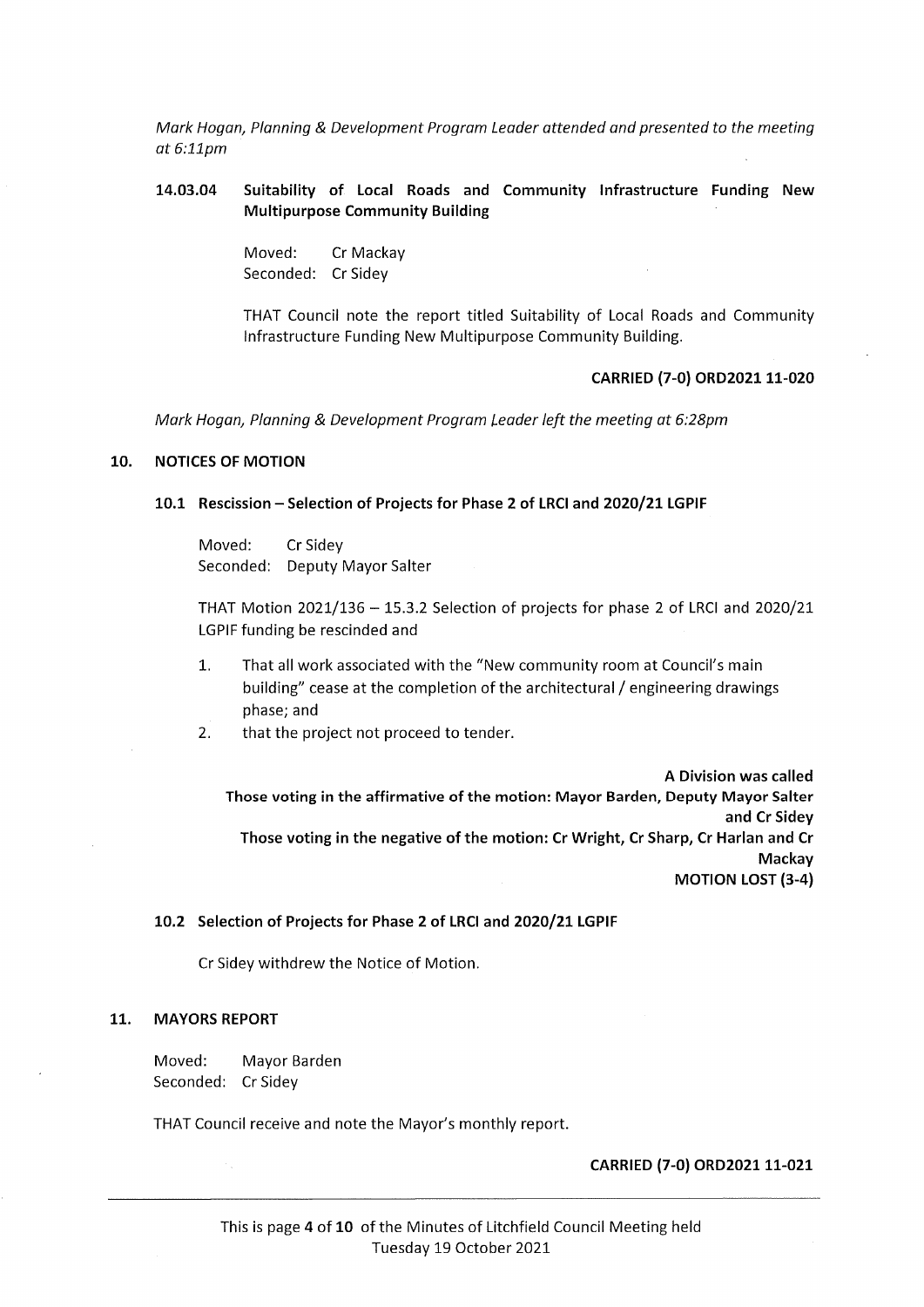# 12. REPORT FROM COUNCIL APPOINTED REPRESENTATIVES

Councillors appointed by Council to external committees provided an update where relevant.

Moved: CrHarlan Seconded: CrSharp

THAT Council note the Councillors' verbal reports.

### CARRIED (7-0) ORD2021 11-022

Kylie Hogan, Strategic Project Advisor attended and presented to the meeting at 7:05pm

# 13. WORK TEAM PRESENTATION

13.01 Strategic Project Advisory

Moved: Cr Mackay Seconded: CrWright

THAT Council receive and note the Work Team Strategic Project Advisory Presentation.

## CARRIED (7-0) ORD2021 11-023

Kylie Hogan, Strategic Project Advisory left the meeting at 7:11pm

# 14. OFFICERS' REPORTS

#### 14.01 Business Excellence

#### 14.01.01 Litchfield Council Finance Report

Moved: Deputy Mayor Salter Seconded: Cr Harlan

THAT Council note the Litchfield Council Finance Report for the period ended 30 September 2021.

#### CARRIED (7-0) ORD2021 11-024

Danny Milincic, Manager People and Performance attended and presented to the meeting at 7:20pm

#### 14.01.02 People, Performance and Governance Monthly Report - September 2021

Moved: CrWright Seconded: Cr Harlan

THAT Council note the People, Performance and Government monthly report for September 2021.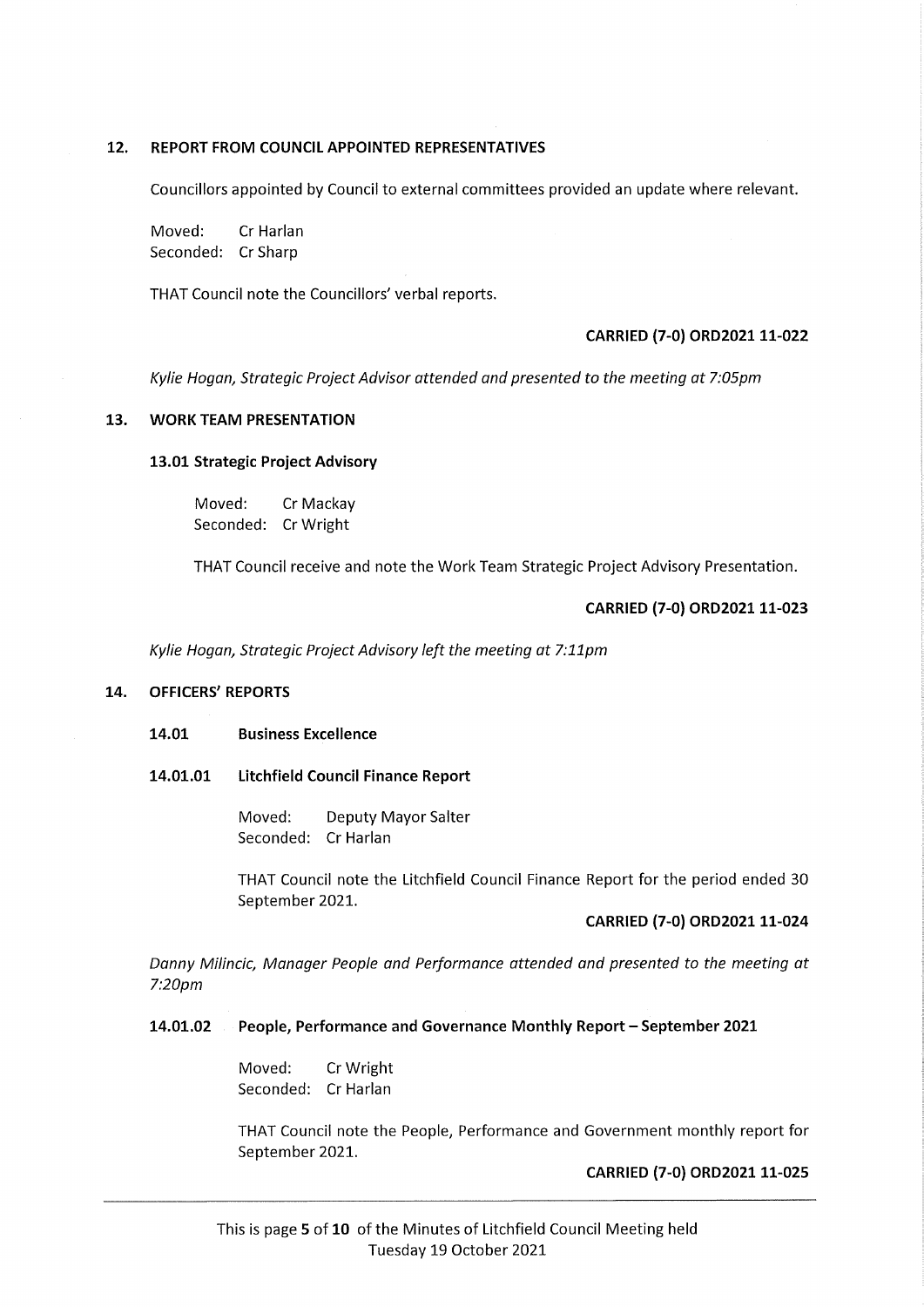Danny Milincic, Manager People and Performance left the meeting at 7:28pm

#### 14.01.03 Recording of Council Meetings

Moved: CrWright Seconded: CrSidey

THAT Council:

- 1. note the outcome of the four-month trial of audio-visual recording and live streaming of Ordinary and Special Council Meetings;
- 2. resolve to continue the audio-visual recording and live streaming of Ordinary and Special Council Meetings moving forward; and
- 3. adopt GOV07 Recording of Meetings Policy (Attachment A).

# CARRIED (7-0) ORD2021 11-026

## 14.01.04 Energy Efficiency and Sustainability Grant Acquittal

Moved: Deputy Mayor Satter Seconded: Cr Harlan

THAT Council receive and note the Energy Efficiency and Sustainability Grant Acquittal.

# CARRIED (7-0) ORD202111-027

Danny Milincic, Manager People and Performance attended and presented to the meeting at 7:20pm

#### 14.01.05 GOV19 Breach of Code of Conduct Policy

Moved: CrWright Seconded: Cr Sharp

THAT adopt the proposed GOV19 Breach of Code of Conduct Policy, as at Attachment A and Attachment B Flowchart, subject to any minor editorial adjustments.

# CARRIED (7-0) ORD2021 11-028

Danny Milincic, Manager People and Performance left the meeting at 7:28pm

### 14.01.06 GOV13 Managing Requests to Council Members Policy

Moved: CrHarlan Seconded: CrSharp

THAT Council adopt the proposed GOV13 Managing Requests to Council Members Policy, as at Attachment A, subject to any minor editorial adjustments.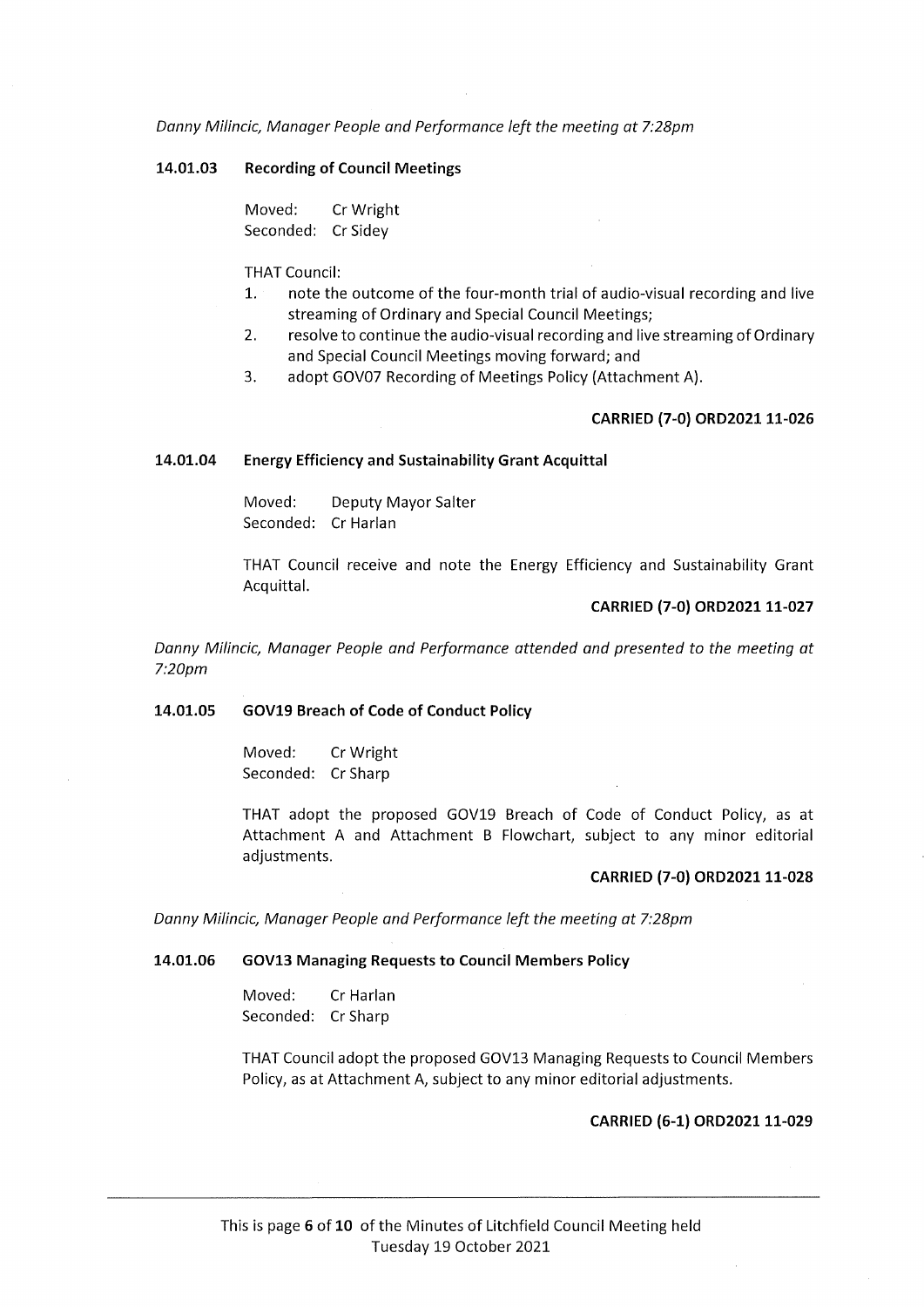Danny Milincic, Manager People and Performance attended and presented to the meeting at 7:49pm

#### 14.01.07 EM03 Access to Meeting Policy

Moved: Cr Mackay Seconded: CrWright

THAT Council adopt the proposed EM03 Access to Meeting Policy, as at Attachment A, subject to any minor editorial amendments.

#### CARRIED (7-0) ORD2021 11-030

Danny Milincic, Manager People and Performance left the meeting at 7:52pm

#### 14.02 Council Leadership & Community Services

14.02.01 Municipal Plan 2021-2022 Quarterly Performance Review July - September 2021

Moved: Cr Harlan Seconded: CrWright

THAT Council receives the Municipal Plan 2021-22 Quarterly Performance Report for the first quarter ending 30 September 2021.

#### CARRIED (7-0) ORD2021 11-031

# 14.02.02 Review of Policy REG01 - Disposal of Surrendered and Unclaimed Impounded Dogs

Moved: CrSharp Seconded: Cr Harlan

THAT Council adopt the proposed REG01 Disposal of Surrendered and Unclaimed Impounded Dogs Policy, as at Attachment A, subject to any minor editorial adjustments.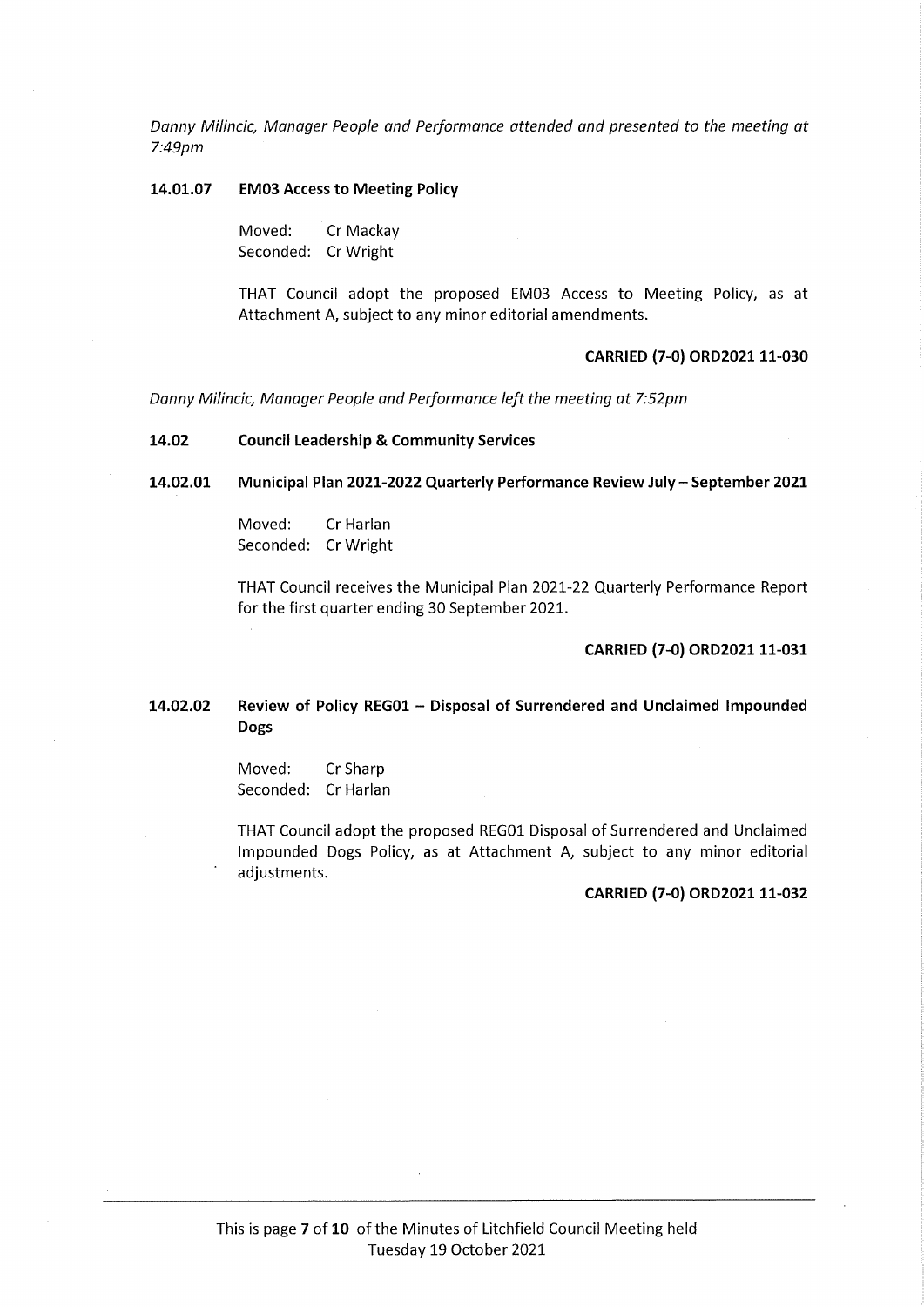# 14.02.03 Palmerston and Litchfield Seniors Association - Request for Funding Agreement Extension

Moved: CrWright Seconded: CrSharp

#### THAT Council:

- 1. acknowledge the contribution of the Palmerston and Litchfield Seniors Association in providing social opportunities and celebratory events for seniors living in the Litchfield Municipality;
- 2. continue to support the Palmerston and Litchfield Seniors Association with a three-year funding agreement 2021 - 2024, commencing with base level funding of \$7,500 per annum for  $2021 - 2022$  with any additional funding to be considered during the 2022/23 budget process; and
- 3. advise the Palmerston and Litchfield Seniors Association that consideration of its application for an increase in funding for the second and third years of the agreement will be based on the provision of a budget identifying the need for such an increase.

# CARRIED (7-0) ORD2021 11-033

### 14.02.04 Local Government Association of the NT - NT Heritage Council Nomination

Moved: Cr Mackay Seconded: Cr Harlan

THAT Council advise the Local Government Association of the Northern Territory that Deputy Mayor Salter be nominated to represent LGANT on the Northern Territory Heritage Council.

#### CARRIED (7-0) ORD2021 11-034

#### 14.02.05 Nomination for Appointment to the Berry Springs Water Advisory Committee

Moved: CrSidey Seconded: Deputy Mayor Salter

THAT Council:

- 1. nominates Mayor Barden for appointment to the Berry Springs Water Advisory Committee; and
- 2. note that the nomination has been submitted to the Department of Environment, Parks and Water Security on 15 October 2021.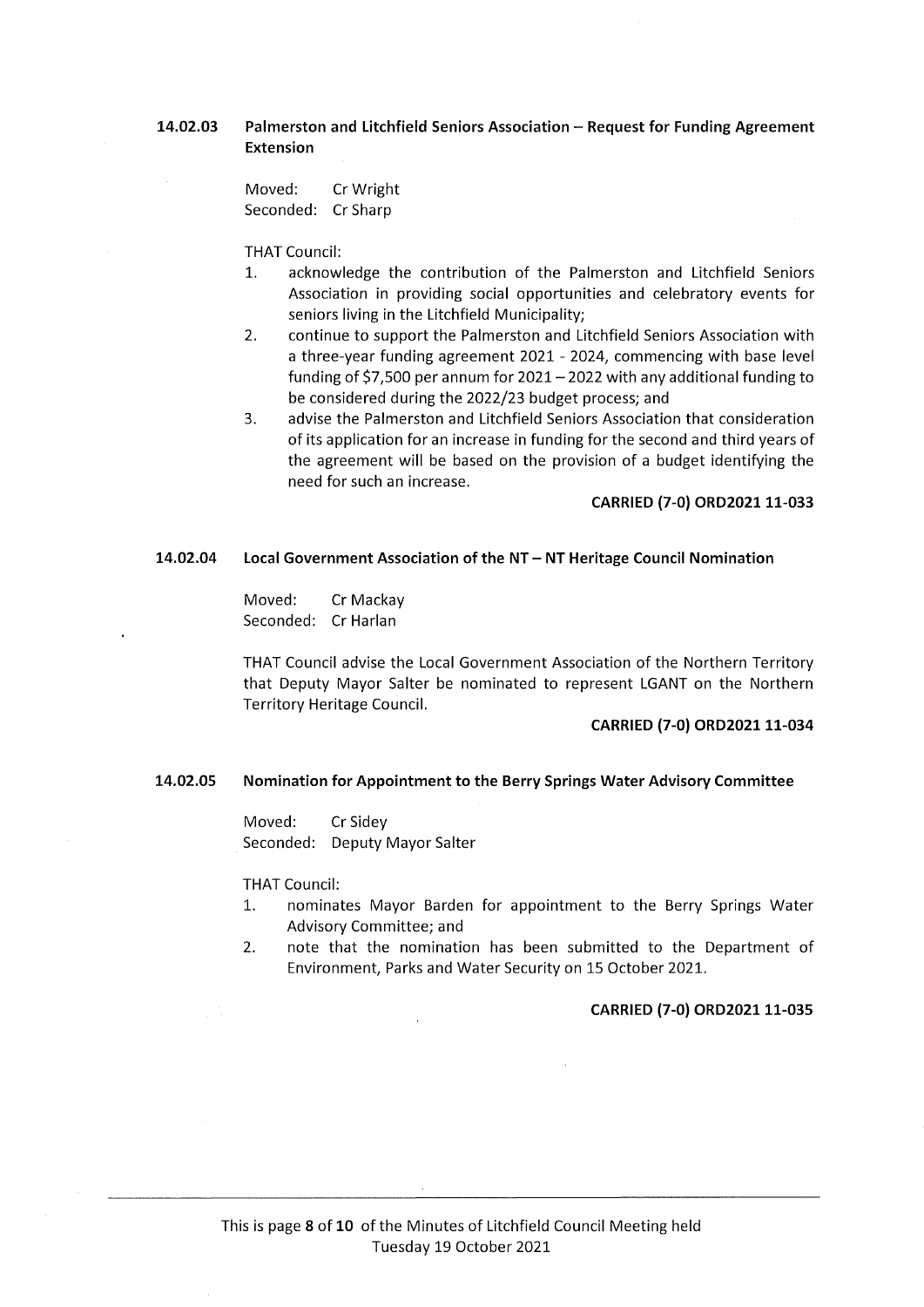### 14.03 Infrastructure and Operations

Mark Hogan, Planning & Development Program Leader attended and presented to the meeting at 8:30pm

#### 14.03.01 Summary Planning and Development Report September 2021

Moved: Cr Mackay Seconded: Deputy Mayor Salter

THAT Council:

- 1. receive the Summary Planning and Development Report September 2021; and
- 2. note for information the responses provided to relevant agencies within Attachments A - D for this report.

## CARRIED (7-0) ORD2021 11-036

Mark Hogan, Planning & Development Program Leader left the meeting at 8:40pm

# 14.03.02 Development Consent Authority Nominations December 2021

Moved: Mayor Barden Seconded: Cr Harlan

THAT Council nominate the following persons to the Litchfield Division of the Development Consent Authority:

First Nomination: CrWright Second Nomination: Mayor Barden Third Nomination: Deputy Mayor Salter Fourth Nomination: Cr Sharp

#### CARRIED (7-0) ORD2021 11-037

#### 14.03.03 Pre-Need Burial Plot Sales

Moved: Deputy Mayor Salter Seconded: Cr Harlan

#### THAT Council:

- 1. approve the practice of purchasing cemetery plots without the intention to use for interment with the proviso that an interment fee for the unused plot is paid;
- 2. request a review of CEM02 Interment Policy to include the provision of purchasing cemetery plots without the intention to use for interment and requirement for an interment fee on those plots; and
- 3. request staff to present the reviewed CEM02 Interment Policy to Council at its January 2022 meeting.